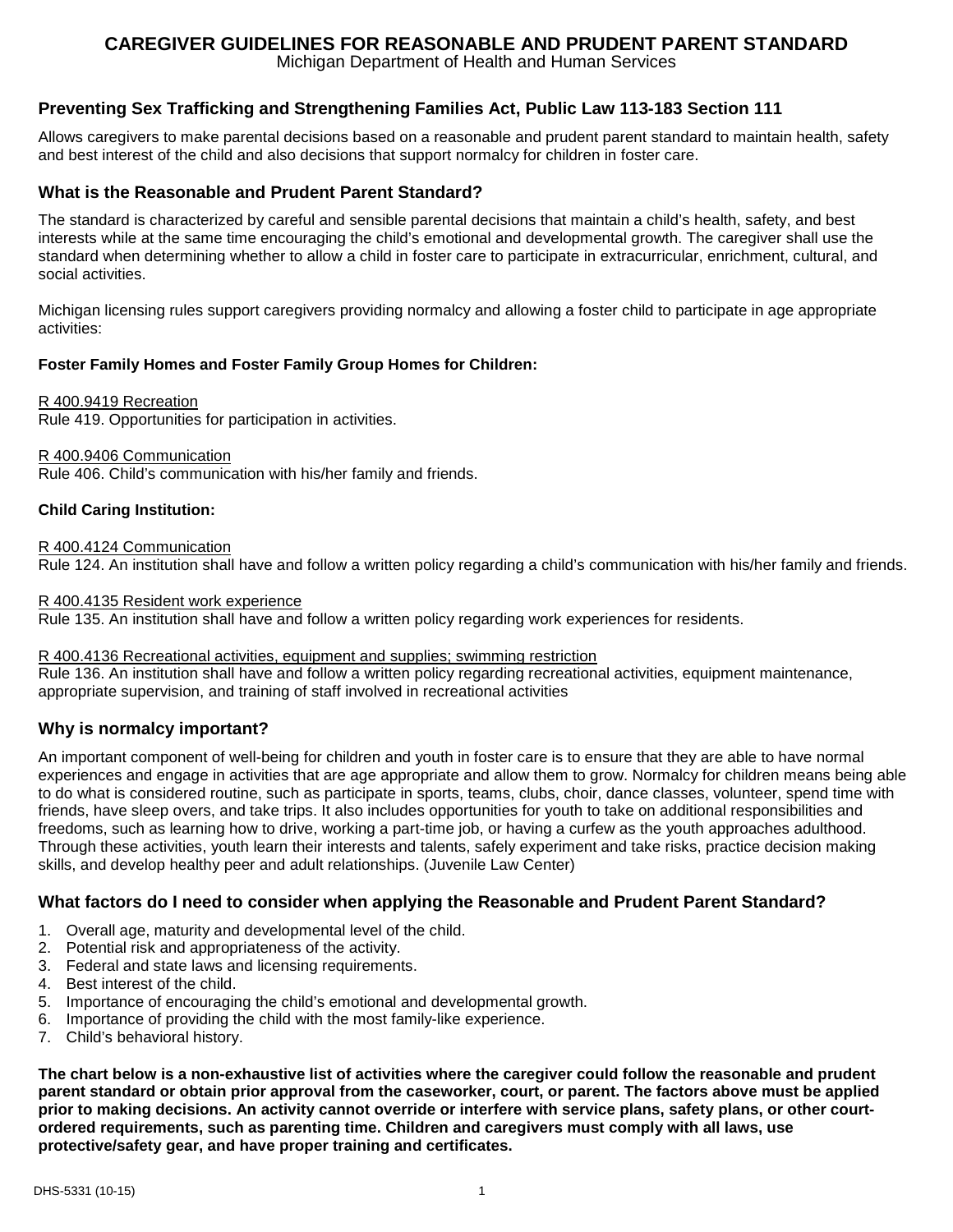| <b>Child Activity Category</b>                                                                                                                                                                                                                                                                                                                                                                                                           | <b>Examples of Normal Childhood</b><br><b>Activities Caregivers can Approve</b><br>Independently                                                                                                                                                                                                                                                                      | <b>Examples of Childhood Activities</b><br><b>MDHHS, Court or Parent Must</b><br><b>Approve</b>                                                                                                                                                              |
|------------------------------------------------------------------------------------------------------------------------------------------------------------------------------------------------------------------------------------------------------------------------------------------------------------------------------------------------------------------------------------------------------------------------------------------|-----------------------------------------------------------------------------------------------------------------------------------------------------------------------------------------------------------------------------------------------------------------------------------------------------------------------------------------------------------------------|--------------------------------------------------------------------------------------------------------------------------------------------------------------------------------------------------------------------------------------------------------------|
| <b>Family Recreation</b>                                                                                                                                                                                                                                                                                                                                                                                                                 | Movies<br>$\bullet$<br>Community events<br>$\bullet$<br>Camping<br>$\bullet$<br>Hiking<br>$\bullet$<br><b>Boating</b><br>$\bullet$<br>Canoeing/Kayaking<br>$\bullet$<br>Swimming<br>$\bullet$<br><b>Biking</b><br>$\bullet$                                                                                                                                           | Any events or activities over 48<br>$\bullet$<br>hours.<br>Any events or activities that are out-<br>$\bullet$<br>of-state.                                                                                                                                  |
| Social, Extra-Curricular Activities,<br><b>Religious or Cultural Participation</b>                                                                                                                                                                                                                                                                                                                                                       | Overnight with friends<br>$\bullet$<br>School activities/clubs<br>$\bullet$<br>Dances<br>$\bullet$<br>Dating<br>$\bullet$<br>Camps<br>$\bullet$<br>Activities with friends<br>$\bullet$<br>Community activities/events<br>$\bullet$<br>Cell phone use<br>$\bullet$<br>Social media<br>$\bullet$<br>Religious and/or cultural practices<br>$\bullet$<br>or activities. | Any events or activities over 48<br>$\bullet$<br>hours.<br>Any events or activities that are out-<br>$\bullet$<br>of-state.<br>Participation in religious or cultural<br>$\bullet$<br>practices outside of the legal<br>parent's chosen religion.            |
| <b>Sports</b><br>Resource:<br>Please see Michigan Department of<br>Natural Resources under tab Education<br>and Outreach for Hunter Education &<br>Recreational Safety classes.<br>http://www.michigan.gov/dnr                                                                                                                                                                                                                           | Intramural sports<br>$\bullet$<br>Archery<br>$\bullet$                                                                                                                                                                                                                                                                                                                | Hunting - hunter safety is required.<br>$\bullet$<br>Range shooting/target practice<br>$\bullet$                                                                                                                                                             |
| <b>Motorized Activities</b><br>Resource:<br>Please see Michigan Department of<br>Natural Resources under tab Camping<br>& Recreation for information on safety<br>requirements for boating, ORV/ATV,<br>and snowmobiling:<br>http://www.michigan.gov/dnr<br>Michigan Boaters Safety Handbook:<br>https://www.boat-<br>ed.com/michigan/handbook<br>Michigan Off Road Safety Handbook:<br>http://www.offroad-<br>ed.com/michigan/handbook/ | Children riding as a passenger on a<br>motorized vehicle with an adult<br>operating includes, but is not limited to:<br>Snowmobiles<br>$\bullet$<br>All-terrain/off road vehicles<br>$\bullet$<br>Personal watercraft<br>٠<br><b>Boat</b><br>$\bullet$                                                                                                                | Children riding as a passenger with<br>$\bullet$<br>an adult on a motorcycle or moped.<br>Children operating motorized<br>$\bullet$<br>equipment or vehicle -- must also<br>follow all age requirements and<br>have proper training and/or<br>certification. |
| <b>Driving</b><br>Resource:<br>http://www.michigan.gov/teendriver                                                                                                                                                                                                                                                                                                                                                                        | Driver's training classes<br>$\bullet$<br>Driver's test<br>$\bullet$<br>Driving with friends<br>$\bullet$<br>Caregiver acts as the<br>$\bullet$<br>parent/guardian for the purpose of<br>the Graduated Driver's License<br>Law.                                                                                                                                       | Driver's license - only a parent or<br>$\bullet$<br>guardian can sign for an application.                                                                                                                                                                    |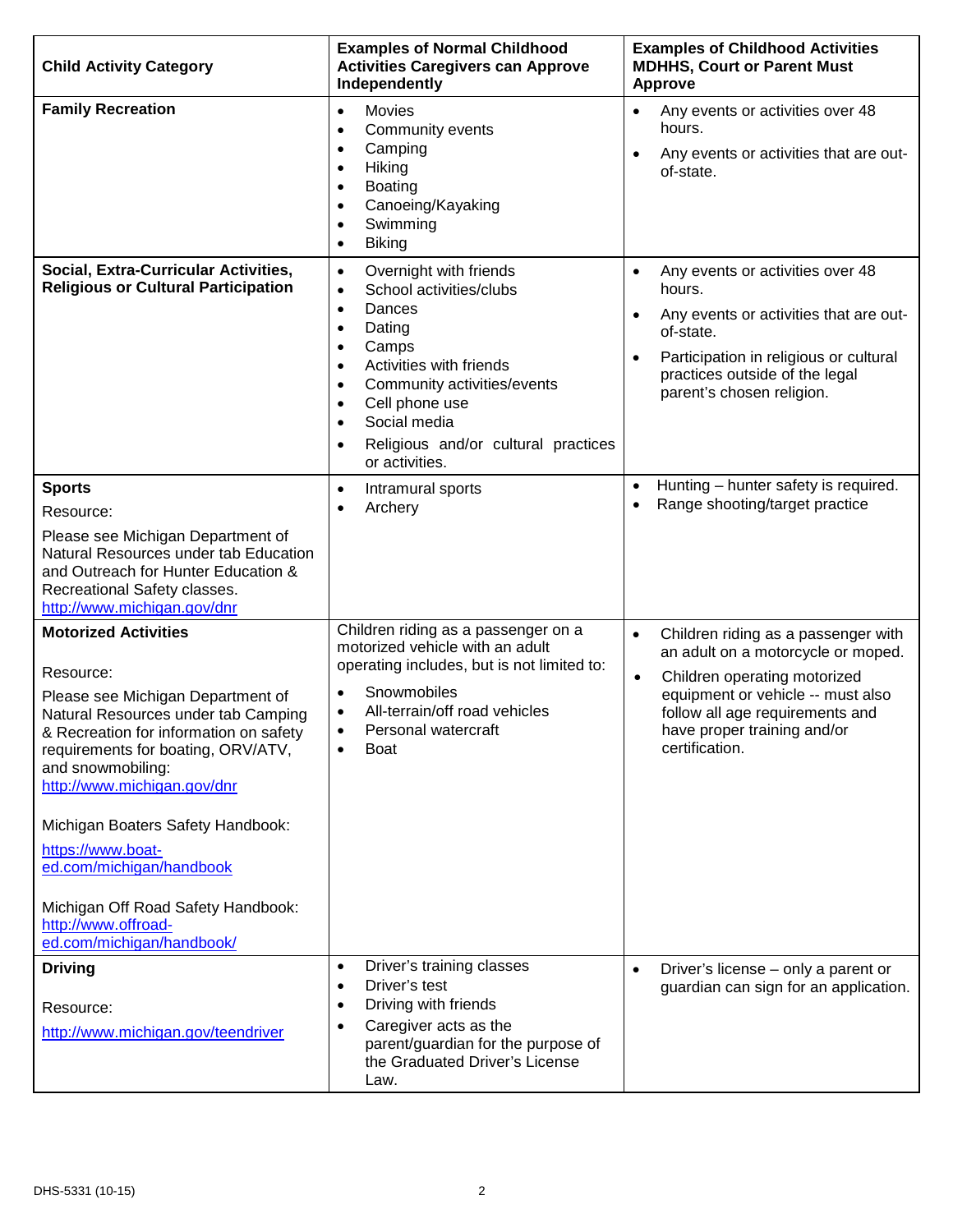| <b>Child Activity Category</b>                                                                                                                                                                                                                           | <b>Examples of Normal Childhood</b><br><b>Activities Caregivers can Approve</b><br>Independently                                                                                                                                                                                                                                                                        | <b>Examples of Childhood Activities</b><br><b>MDHHS, Court or Parent Must</b><br>Approve                                                                                       |
|----------------------------------------------------------------------------------------------------------------------------------------------------------------------------------------------------------------------------------------------------------|-------------------------------------------------------------------------------------------------------------------------------------------------------------------------------------------------------------------------------------------------------------------------------------------------------------------------------------------------------------------------|--------------------------------------------------------------------------------------------------------------------------------------------------------------------------------|
| <b>Employment, Babysitting, and</b><br><b>Staying Home Alone</b><br>Resource:<br>Please see Michigan. Department of<br>Education for information about youth<br>employment. Click on Youth<br>Employment on the left hand side.<br>www.michigan.gov/octe | Babysitting - based on child's<br>$\bullet$<br>maturity level and ability to handle<br>responsibility.<br>Employment for youth ages 14-17 -<br>$\bullet$<br>must have a permit and follow the<br>requirements for youth employment<br>in Michigan.<br>Staying home alone - based on<br>child's maturity level and ability to<br>handle responsibility.                  | Entering the military<br>$\bullet$                                                                                                                                             |
| <b>Child's Appearance</b>                                                                                                                                                                                                                                | Clothing<br>$\bullet$<br>Maintenance haircuts - standard<br>$\bullet$<br>trim that does not significantly<br>change the child's appearance,<br>unless the child's hair style has<br>cultural significance for the child<br>and/or child's parents.<br>Temporary hair color that washes<br>out.<br>Notify caseworker when child and<br>parent's choices are in conflict. | Haircuts that change child's<br>$\bullet$<br>appearance.<br>Permanent hair color<br>$\bullet$<br>Piercings<br>$\bullet$<br>Tattoos<br>٠<br>A baby's first haircut<br>$\bullet$ |

Question and Answer:

1) Q: Can a foster child spend the night at a friend's house?

A: Yes, spending the night at a friend's house can be an exciting experience for a child. The caregiver should discuss whether the child is ready to spend the night away from home and agree on any expectations for the overnight visit and what to do if the child is uncomfortable during the visit. The caregiver must consider if it is appropriate for the child's developmental level, and assess whether the friend's home is appropriate and safe. The caregiver must assure that contact information is exchanged between the caregiver and the friends' parents.

2) Q: If a child spends the night at a friend's house, is that considered a substitute caregiver?

A: No, if the child is spending the night away from the foster home for the purpose of a child's social activity and not due to the caregiver needing respite, it is not considered a substitute caregiver. If a child is at a friend's home, the caregiver is still expected to be available in case the child needs to be picked up.

3) Q: Can a foster child stay home alone?

A: On an occasional basis, the caregiver is permitted to leave a foster child alone without supervision, but shall not leave a foster child unsupervised overnight. The caregiver must consider:

- a) The age, maturity, and development level of the foster child;
- b) The length of time and time of day that the child will be left;
- c) Established safety plans;
- d) The nature and inherent risk of harm; and
- e) The best interest of the foster child based on the information known by the caregiver. For example, does the child exhibit developmentally appropriate decision making? Does the child have special needs? Does the child have any physical, emotional or mental limitations that place him/her at risk when home alone?

If it is decided that the foster child may stay home alone, the caregiver must ensure the following:

- a) The foster child knows where the emergency numbers are posted;
- b) The foster child is aware of the length of time that the caregiver will be away;
- c) The foster child knows emergency procedures; and
- d) The foster child knows how to contact the caregiver.